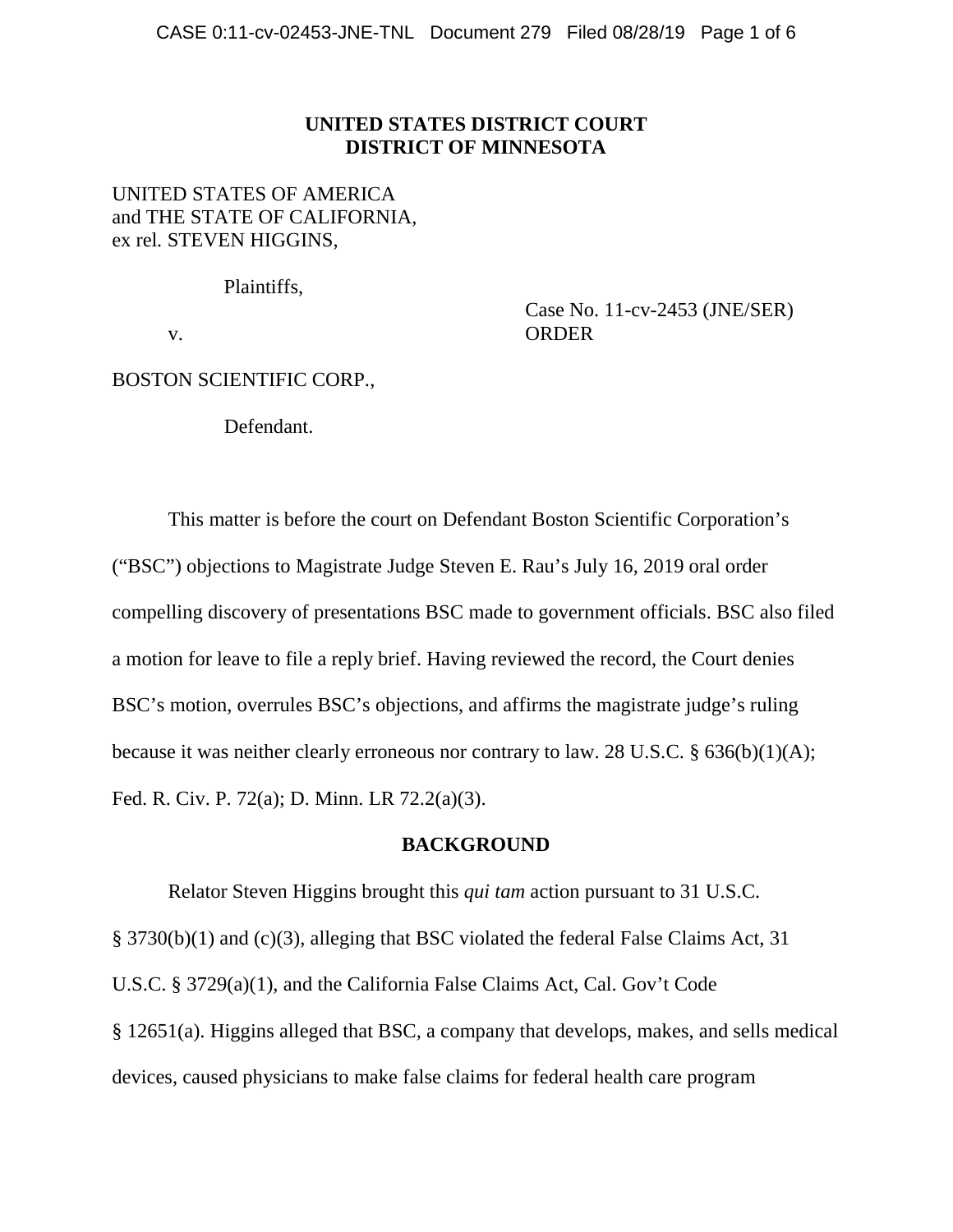#### CASE 0:11-cv-02453-JNE-TNL Document 279 Filed 08/28/19 Page 2 of 6

reimbursements by certifying that certain defibrillators were reasonable and necessary for the medical procedures during which the devices were implanted. *See, e.g.*, Am*.* Compl. ¶¶ 175, 182–83.

After Relator filed this action, the government conducted an investigation into Relator's allegations. During its investigation, the Department of Justice ("DOJ") issued a civil investigative demand ("CID") to BSC under 31 U.S.C. § 3733. BSC produced documents and made presentations to the government in response to this demand. The government ultimately declined to intervene. Prosecuting the case on the government's behalf, Relator requested all presentations, and documents related to any presentations, that BSC made to the government during its investigation. BSC responded to this request with several objections. Relator filed a motion to compel production of the presentations, which Magistrate Judge Rau granted from the bench at a hearing on the motion.

Magistrate Judge Rau held that neither the False Claims Act nor the Federal Rules of Evidence restricted discovery of the materials requested by Relator. Additionally, he held that BSC waived any claims to work-product or attorney-client privilege by intentionally disclosing the requested materials to an adversary, that the work-product doctrine does not protect materials used in litigation, and that the materials contain relevant information. *Id.* BSC now objects to this order, arguing that the materials are privileged and protected for public policy reasons. After Relator responded to BSC's objections, BSC requested leave to file a reply brief.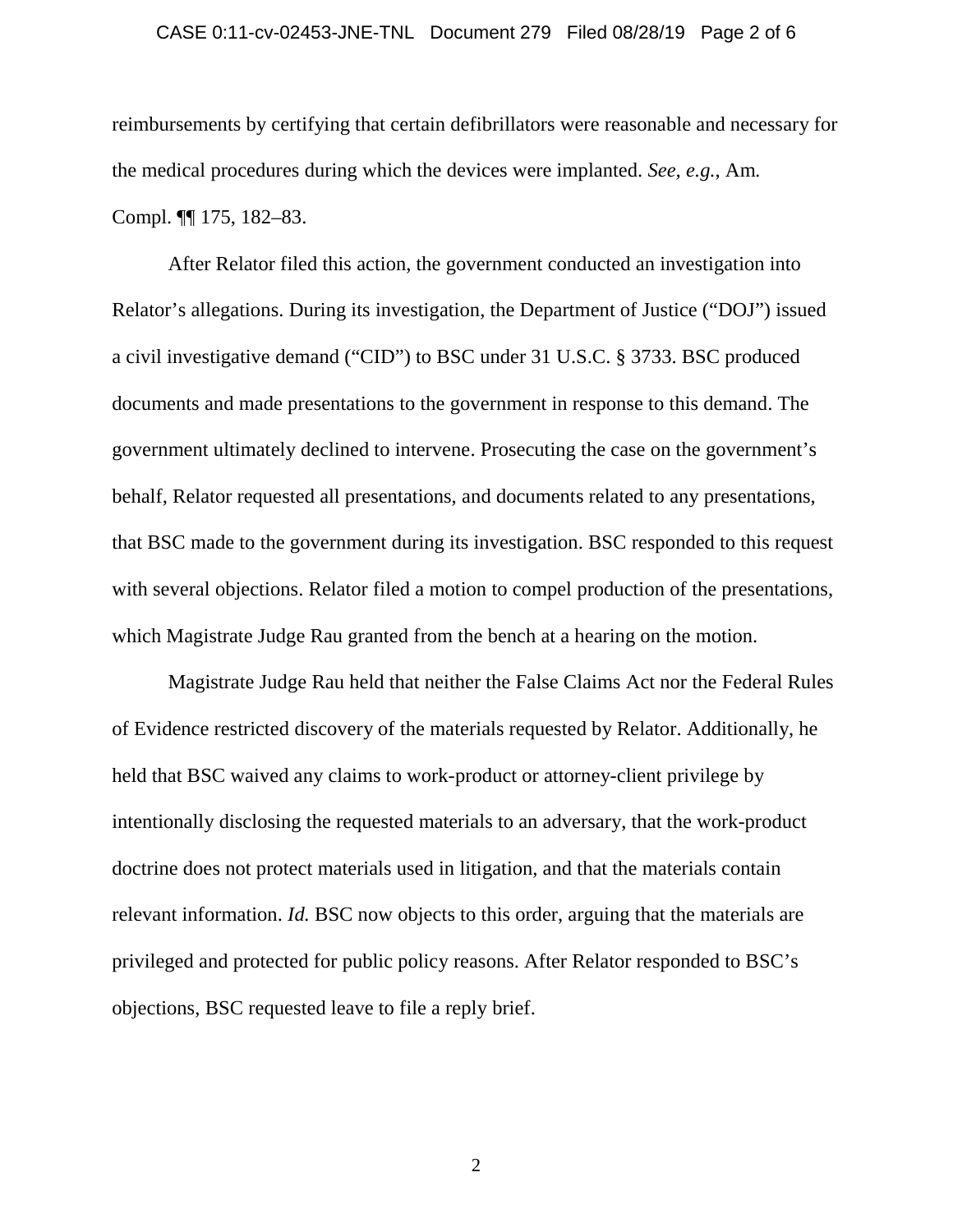### **STANDARD OF REVIEW**

A magistrate judge's order on nondispositive pretrial matters should be reversed only if it is clearly erroneous or contrary to law. 28 U.S.C. § 363(b)(1)(A); Fed. R. Civ. P. 72(a); D. Minn. L.R. 72.2(a). "A finding is clearly erroneous when 'although there is evidence to support it, the reviewing court on the entire evidence is left with the definite and firm conviction that a mistake has been committed.'" *Lisdahl v. Mayo Found.*, 633 F.3d 712, 717 (8th Cir. 2011) (quoting *Anderson v. City of Bessemer City*, 470 U.S. 564, 573 (1985)). This standard is "extremely deferential." *Reko v. Creative Promotions, Inc.*, 70 F. Supp. 2d 1005, 1007 (D. Minn. 1999). "A decision is contrary to law when it fails to apply or misapplies relevant statutes, case law or rules of procedure." *Knutson v. Blue Cross & Blue Shield of Minn.*, 254 F.R.D. 553, 556 (D. Minn. 2008) (internal quotation marks omitted).

#### **DISCUSSION**

BSC objects to the magistrate judge's order on four grounds, none of which identify a clear error.

First, BSC argues that settlement negotiations are subject to a heightened relevance standard in discovery under Federal Rule of Evidence 408. At trial, Rule 408 prohibits evidence contained in settlement negotiations from being admitted to prove a claim or to impeach another party. But the Rules of Evidence do not govern discovery. In discovery, parties may obtain "any nonprivileged matter that is relevant to any party's claim or defense" and "[i]nformation within this scope of discovery need not be admissible in evidence to be discoverable." Fed. R. Civ. P. 26(b)(1). Some courts have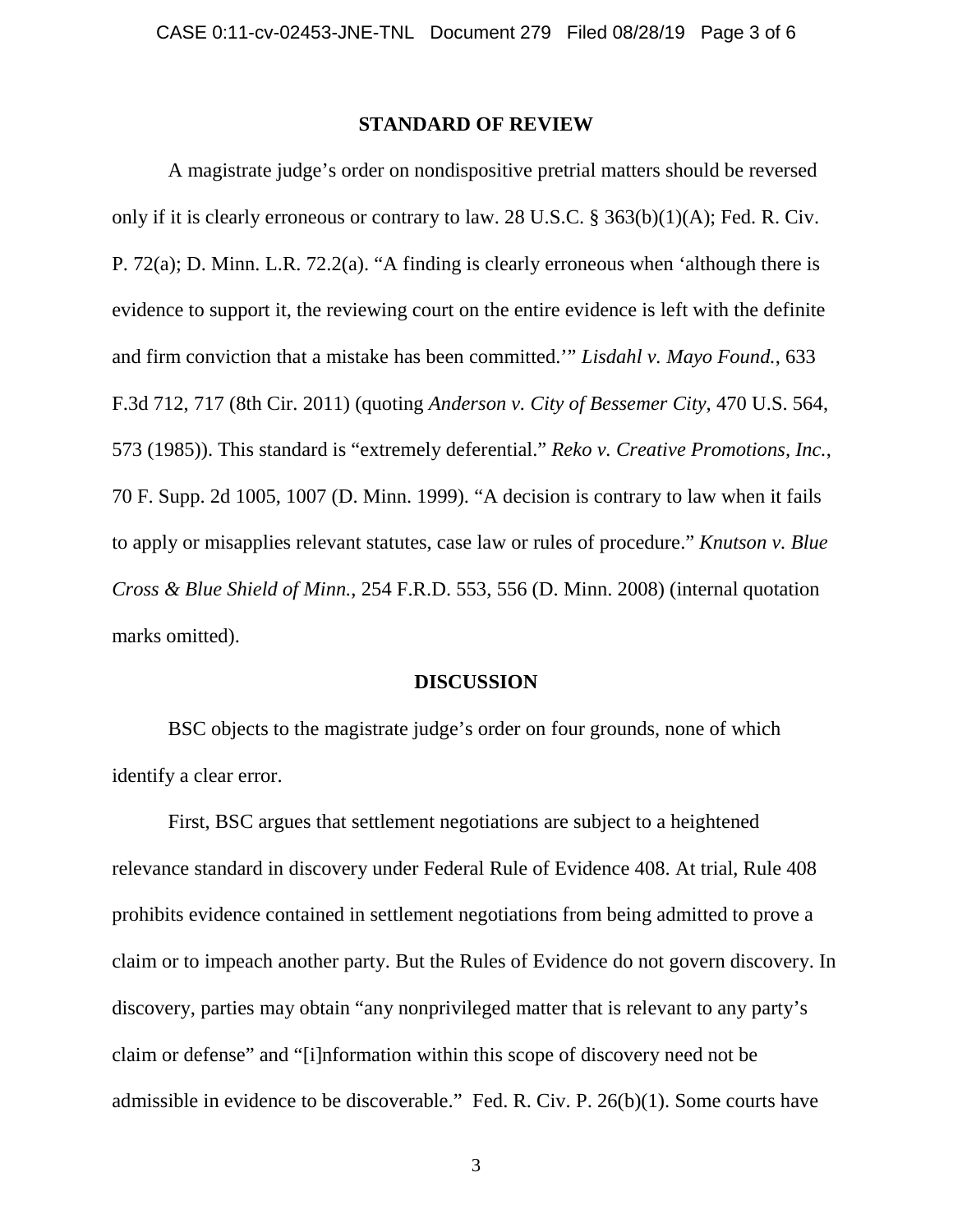#### CASE 0:11-cv-02453-JNE-TNL Document 279 Filed 08/28/19 Page 4 of 6

applied a heightened standard for discovery of confidential settlement-related communications while two circuit courts have rejected this approach. *Compare In re Teligent, Inc.*, 640 F.3d 53, 58 (2d Cir. 2011) (applying a heightened standard); *Young v. State Farm Mut. Auto Ins. Co.*, 469 F.R.D. 72, 76 (S.D. W. Va. 1996) (collecting cases) *with In re MSTG, Inc.*, 675 F.3d 1337, 1344 (Fed. Cir. 2012) (rejecting a heightened standard); *Doe No. 1 v. United States*, 749 F.3d 999, 1010 (11th Cir. 2014) (same).

The Eighth Circuit has not considered or adopted a heightened standard. Absent any binding authority applying a heightened discovery standard for settlement-related negotiations, the magistrate judge's application of the Rule 26(b)(1) relevancy standard was neither clearly erroneous nor contrary to law. The magistrate judge properly found that materials requested by Relator were discoverable because they were related to his claims about the medical devices at issue.

Second, BSC argues that public policy requires the court to protect communications between defendants and the government in *qui tam* cases. Citing a district court opinion and a statement of interest from DOJ in a similar case, BSC argues that the government will not be able to settle False Claims Act cases if a defendant's presentations to the government could later be revealed to relators. *See United States ex rel. Cairns v. D.S. Medical*, Case No. 1:12CV00004 AGF, 2016 WL 3198622, at \*2 (E.D. Mo. June 9, 2016); Statement of Interest, *United States ex rel. Underwood v. Genentech, Inc.*, Civil Action No. 03–3983, 2010 WL 10020467 (E.D. Pa. Sept. 28, 2010).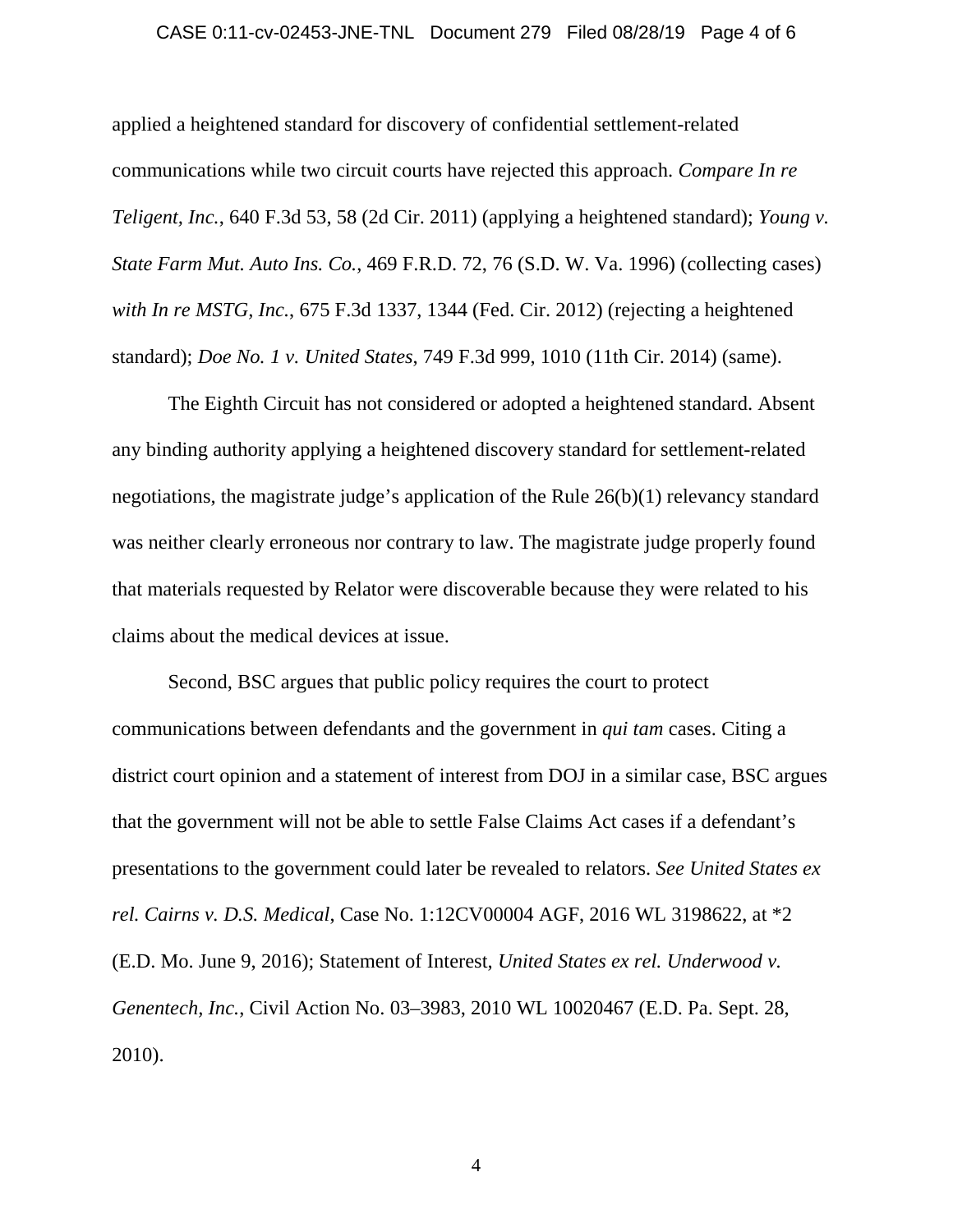### CASE 0:11-cv-02453-JNE-TNL Document 279 Filed 08/28/19 Page 5 of 6

The CID provisions of the False Claims Act, not DOJ's policy concerns in another case, govern the custody of documents shared with the government in this case. 31 U.S.C. § 3733(i). The statute prohibits the government from disclosing materials "while in the possession" of the government. *Id.* § 3733(i)(2)(C). While this provision prevents the government from disclosing materials, nothing in the statute prohibits the defendant from later disclosing those materials in discovery. *See id.* § 3733. Because the materials at issue here are being requested from BSC and not the government, the magistrate judge properly determined that their disclosure was not prohibited by the False Claims Act.

Third, BSC argues that the Eighth Circuit created an expectation of confidentiality for material provided to the government during an investigation and that the materials in this case are therefore protected from disclosure. *See Diversified Indus., Inc. v. Meredith*, 572 F.2d 596 (8th Cir. 1977) (en banc). In *Diversified Industries*, the court held that the voluntary surrender of material protected by attorney-client privilege to a government agency was only a limited waiver that did not waive the privilege in future disputes. *Id.* at 611. Although the magistrate judge did not discuss this case in his order, his decision not to rely on the case was not clearly erroneous. *Diversified Industries* was specific to the attorney-client privilege and the Eighth Circuit has not extended this limited waiver doctrine beyond this type of privilege. *Id.* In fact, it has held that intentional disclosure to an adversary waives the work-product privilege. *See In re Chrysler Motors Corp. Overnight Evaluation Program Litig.*, 860 F.2d 844, 846 (8th Cir. 1988). Therefore, *Diversified Industries* does not prohibit discovery here because BSC claims the materials are protected by the work-product doctrine, not attorney-client privilege. Additionally,